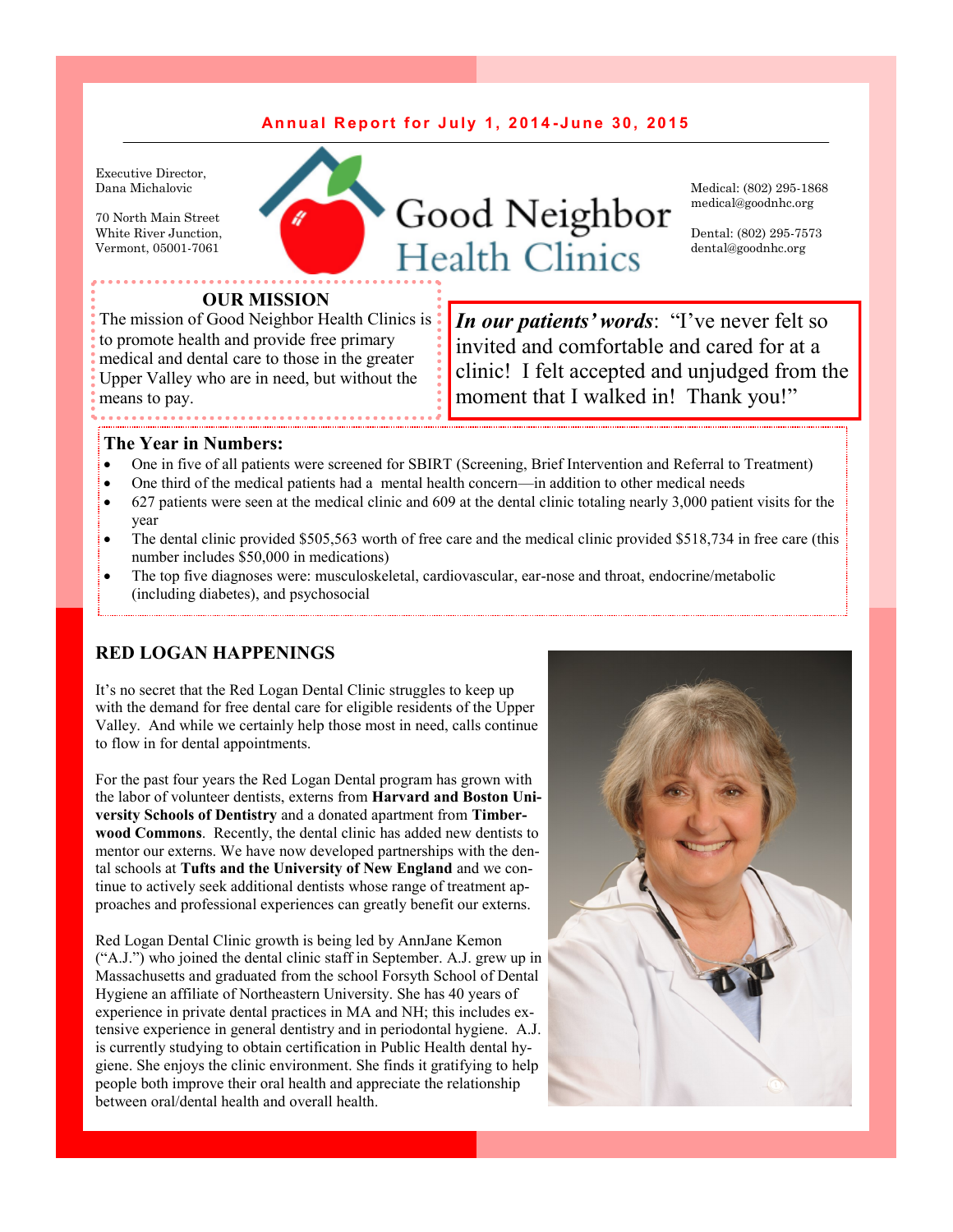Over twenty-five years ago two local physicians and several area dentists realized that some people living in the Upper Valley were unable to access affordable health care: The process was too cumbersome, the cost too high, and the hours incompatible with working men and women who could not afford to miss time from work. Many of these folks had health issues that crossed multiple specialties and disciplines, which posed a bureaucratic problem for providers and patients in the best of circumstances. The physicians started an evening clinic, staffed entirely by volunteers, to provide basic diagnosis and treatment to patients at no cost. Which at the time was an incredibly novel and unique idea. With donated space from the Episcopal Church in Wilder the medical clinic "opened" 2 nights a month. Local dentists volunteered in evening clinics held at two dental offices once a month. There were no employees, minimal operating costs, and very little coordination between the clinics.

As a volunteer dentist for over twenty years and a member of the Board of Directors for ten, I have observed and participated in the growth of the Good Neighbor Health Clinic and Red Logan Dental Clinic, now under one roof. Over 1,250 patients were treated at the Clinics in the past year, many experiencing multiple visits. Our budget, included in this Annual Report, testifies to the growth of our organization. But those numbers do not tell the full story of the heart and soul of the clinics.

Patients who receive care at the Good Neighbor /Red Logan Clinics are helped with referrals, prescriptions, transportation, and subsequent appointments. We now offer vision, diabetes and asthma programs, as well as, screening, brief treatment and referral for alcohol and substance misuse. Many patients miss less time from work and spend less time in hospital emergency departments because they access care at the Good Neighbor medical and dental clinics. The feedback we receive is positive and motivating: the personal and professional manner in which patients are treated has helped them be more comfortable advocating for themselves.

We now have over 100 volunteers, own our own building, a staff of 8, a full time executive director, and are accessible to patients approximately 52 hours per week. We offer satellite clinics in Enfield, Lebanon, Claremont and at the Upper Valley Haven. Another achievement, is the positive feedback we receive from the hundreds of medical students, dental students, college and even some high school students who have volunteered over the years treating patients, developing programs, organizing clinics, and helping with patient outreach and education. The students say that their experience at Good Neighbor has had a profound effect on their personal and professional growth. This is part of what it means to us to be a Good Neighbor.

To be a "Good Neighbor" takes time, talent and funding. Members of our community and several local and nearby foundations, have been very generous in helping us meet our annual operating costs. Many area businesses and organizations have offered inkind donations that have been invaluable in our success.

It is with appreciation and respect that I salute the employees and volunteers of the Good Neighbor Clinics who help those whose lives would otherwise be far more challenging. I'd especially like to thank the GNHC team, whose daily efforts co-ordinate the needs of patients; volunteers, donors, and Boards Members who sustain the goals of our organization.

Our Upper Valley is a very special place. In a unique way, the Good Neighbor Health Clinic strives to make it so for the people we serve.

Sincerely,

James Letd

James C. Gold, D.D.S., Board Chair

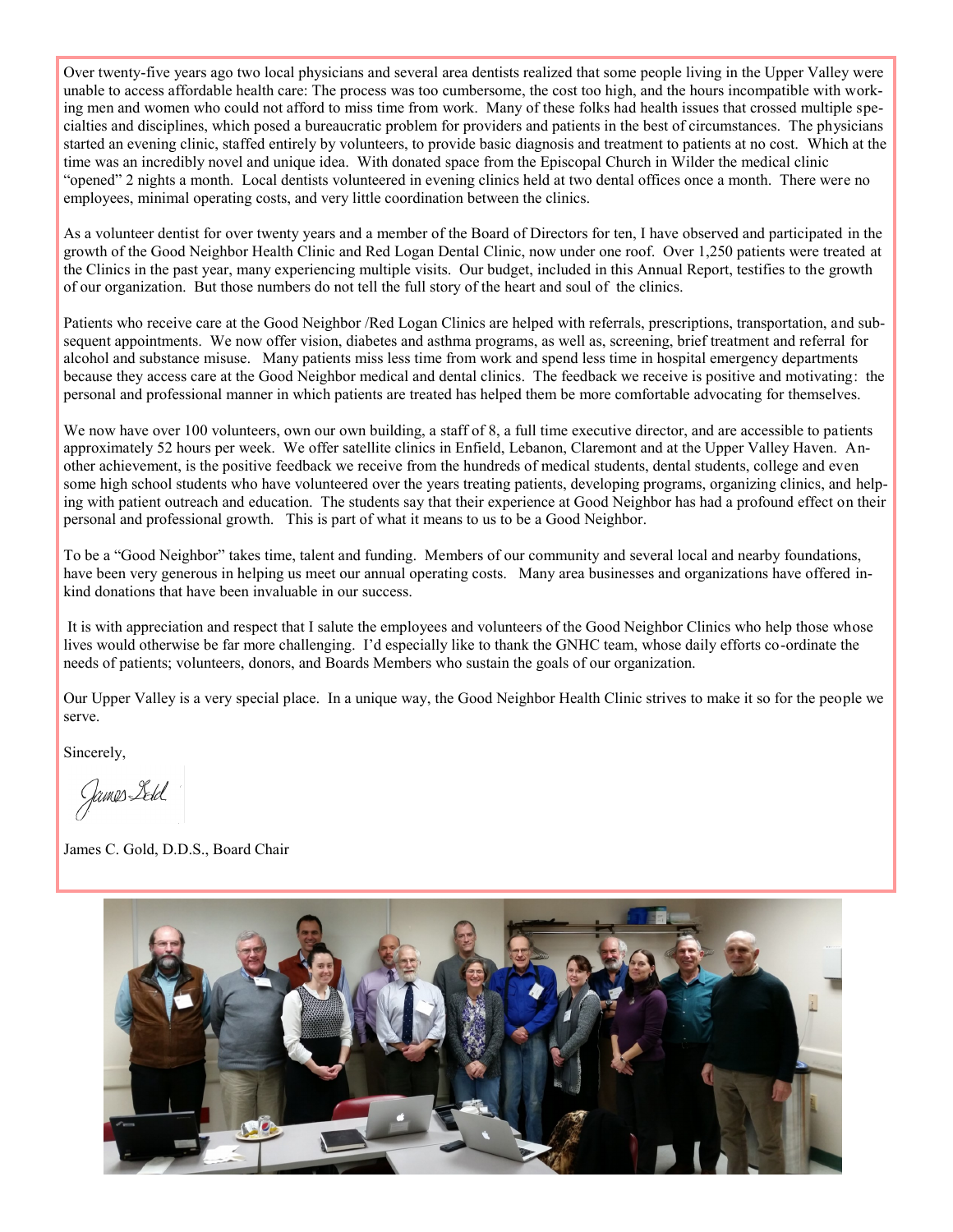## **THANKS TO OUR MANY VOLUNTEERS**

Pat Glowa, MD Deborah Scott, MD David Beaufait, MD Steve Bensen, MD Debra Birenbaum, MD Margaret Caudill-Slosberg, MD Richard Clattenburg, MD Tim Gardner, MD Kay (Mary) Hillinger, MD Judy Hills, MD Kristine Karlson, MD Don Kollisch, MD Don Lacey, MD L. Campbell Levy, MD Jill Lloyd, FNP Paul Manganiello, MD Peter Mason, MD David Nierenberg, MD Ann Raynolds, Psy. D Laurie Reed, MD John Sanders, MD Kristi Saunders, MD Adam Sorscher, MD Thomas Terry, MD Vijay Thadani, MD Jack Turco, MD Heather Wittmann, PA Mary Breuleux-Young, NP Beth Gould, RN Brenda Haynes, RN Lonnie Larrow, RN Wendy Manganiello, RN Meg Matz, RN Karen Meyers, RN Brenda Moore, RN Connie O'Leary, RN

Jean Proehl, RN Anne Sapio, RN Carmen Sleeper, RN Chuck Surat, RN Nancy Tehan, RN Renee Vebell, RN Deborah Thornton, RN Patrick Noble, Dentist James Gold, Dentist Thomas Johnston, Dentist Toby Kravitz, Dentist Robert Alvarenga, Dentist Bryant Denk, Dentist Ron Spaulding, Dentist James Predmore, Dentist Angela Santavicca, Dentist Peggy Stone, Dentist Richard Yoshikawa, Dentist Donald Kalfus, Dentist John Holbach, Dentist Brooke Blicher, Dentist Joyce Hottenstein, Dentist Richard Schramm, Dentist Kathleen Rowley, Dentist Ashley Rowley, Dental Assistant Beth O'Brien, Dental Assistant Debra Sis, Dental Hygienist Sandy Towne, Dental Hygienist Lindsay Cate, Dental Hygienist Donna Kirk, Dental Hygienist Janine Reeves, Dental Hygienist Sara Romano, Dental Hygienist Barbara Middleton, Oral Edu. Lynne Sudlow Theresa Carter

Jeanette Lorme Judy Lancor Gretchen Maynard Michael Rea Merna Baselious Meriam Baselious Miriam Eickhoff Carole Brown Susan Yacavone Carola Lea Naomi Hartov Karen Gollegly Ellyn Ercolano Barbara Krinitz Lorraine Sevigny Trina Tatro Sarah Kler Abby Grote Matt Postler Patrick Smith Barbara Smith Carol Bean Willie Lewis Barbara Henzel Joan Nierenberg Tammy Kitzmiller Ellen Lynch Nancy Patton Amy Somerstein Brenda Walker Sarah Young Ashley Zurawel Lois Roland Araine Cooper Gloria Murray Paula Duprat

Vreni Gust Patricia Langille Stephanie Leung Matthew Green Geoffrey Carignan Yang Wei Neo NancyDumont Jordan Blanche, Harvard School of Dental Medicine Lisa Simon, Harvard School of Dental Medicine Ryan Lange, Boston University Dental School Faraz Tartibi, Boston University Dental School Our Geisel Students: Matt Sattler Emmanuel Aryee John Mascari Marvah Hill Pierre-Louis Rebecca Stern Hannah Fuson Huili Zhu Jenny Zheng Temi Fregene Raphi Gold Eliza Pope Collins Sumitha Raman Ashley Hamel Nayrana Carneiro Alex Soto-Edwards Ace St. John Ana Maria Dumitru Laurie Delataur Chris Rees



**WHAT DOES SBIRT STAND FOR?** In March 2015, The Clinics at Good Neighbor and Red Logan joined with a national effort to screen for early to mid stage alcohol misuse in primary care settings. Through a grant provided by the State of Vermont and with MET CBT Plus as trainers, the Clinics were able to identify volunteer physicians, Geisel School of Medicine Schweitzer fellows, and staff to implement the program. **Screening, Brief Intervention and Referral to Treatment** is an evidenced-based program that uses motivational interviewing to help patients recognize unhealthy drinking patterns.

25% of Good Neighbor/Red Logan patients were screened for alcohol mis-use in year one and we are making improvements so that all patients will receive the screening going forward. So far, with 20 patients screening positive, we've provided brief treatment to 4 patients and helped another 4 access further treatment.

Our patients tell us that the Clinic is a safe and trusted place for them to turn to when they need help. They say that Clinic volunteers and staff are welcoming and non-judgmental. Our hope is that we will continue to make a difference as the community I strives to respond to the increase in substance use among young people living in the Upper Valley.

# *In our patients' words*:

"Thank you for taking care of me a couple of weeks ago. But most of all, I enjoyed meeting you. It restored my opinion of health care in America...you guys are doing something right, and good."



Г